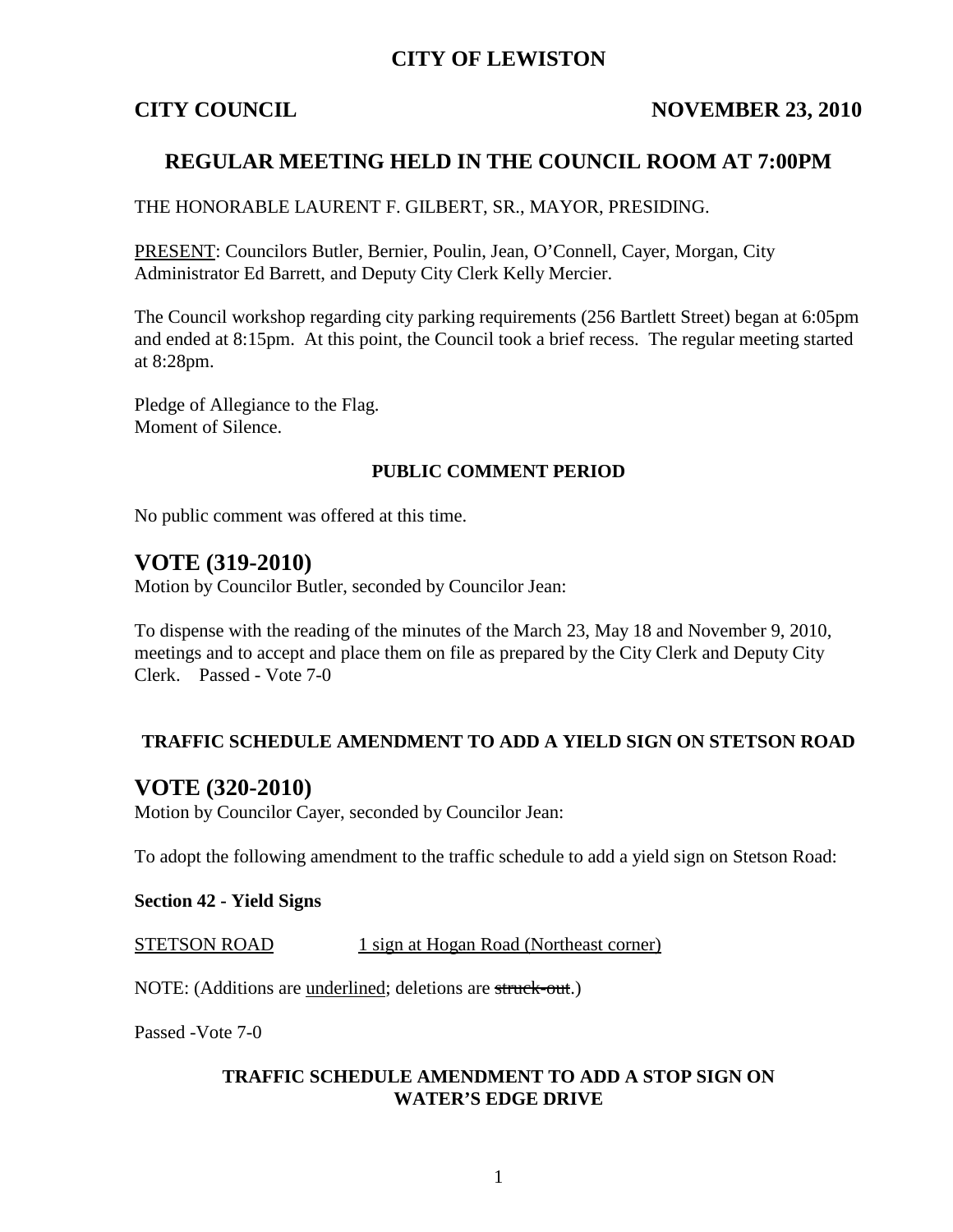# **VOTE (321-2010)**

Motion by Councilor Cayer, seconded by Councilor Jean:

To adopt the following amendment to the traffic schedule to add a stop sign on Water's Edge Drive**:**

### **Section 38 - Stop Signs**

WATER'S EDGE DRIVE 1 sign at No Name Pond Road (Northwest corner)

NOTE: (Additions are underlined; deletions are struck-out.)

Passed - Vote 7-0

At this point, the Council took agenda item 7 out of order and addressed it at this time.

### **ORDER AUTHORIZING THE CITY ADMINISTRATOR AND THE ANDROSCOGGIN TRANSPORTATION RESOURCE CENTER TO EXECUTE AGREEMENTS WITH THE MAINE DEPARTMENT OF TRANSPORTATION FOR THE MAIN STREET TRAFFIC SAFETY PROJECT**

City Administrator Ed Barrett announced that an agreement has been made with Maine Department of Transportation to install a non-raised median from Strawberry Avenue to Brooks Avenue. After eighteen months as long as no more than three reportable accidents involving left hand turns from Brooks Avenue and Dunkin Donuts. The city has the commitment and funding to synchronize the traffic lights all the way to Mollison Way to allow to better control speed.

Dr. Roger Bergeron who practices out of 585 Main Street supports the project with a change to the design to the exit out of Dunkin Donuts onto Main Street and accommodations for a U-turn at the Russell Street fly-over.

Mike Dubois of 588 Main Street questioned the need for the project and stated his opposition.

Ron Comeau of 584 Main Street mentioned his concerns about the part of the project that would cause him to lose land which would include one parking space.

Several business owners and residents of the affect area stated their support for the project especially for the traffic signal.

After some discussion Councilors and staff agreed to work with the affected home owners. City Administrator Ed Barrett said that the city would do everything possible to work with the property owners to work to minimize the cost to the home owners.

VOTE (322-2010) Motion by Councilor Cayer, seconded by Councilor Butler: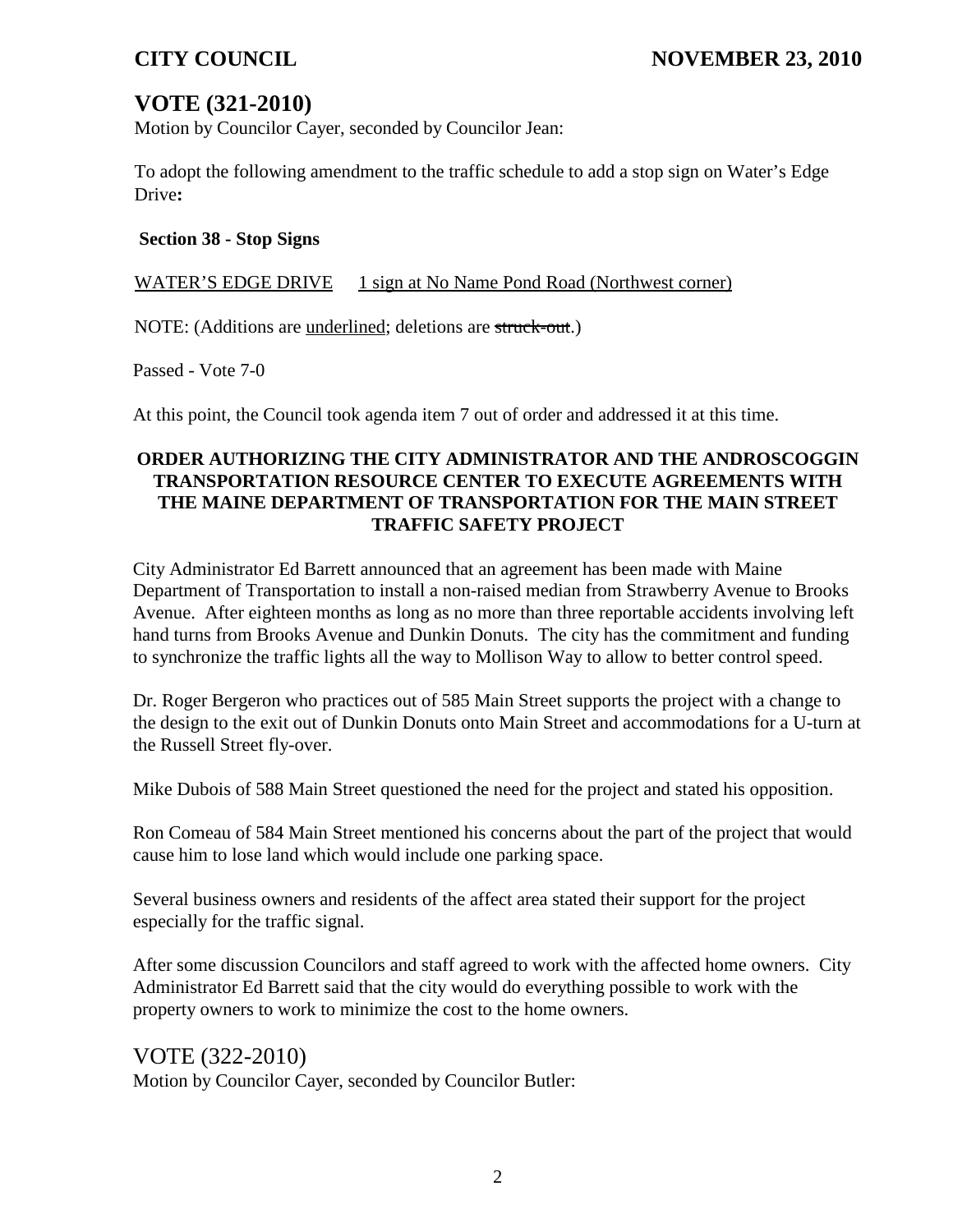To approve the Order authorizing the City Administrator and the Androscoggin Transportation Resource Center to execute agreements with the Maine Department of Transportation for the Main Street Traffic Safety Project. Passed - Vote 7-0

## **PUBLIC HEARING AND FINAL PASSAGE FOR LAND USE CODE AMENDMENTS CONCERNING THE EXPIRATION OF DEVELOPMENT REVIEW APPROVED PROJECTS**

Mayor Gilbert opened the hearing to receive citizen input and comment. No members of the public spoke for or against this item. Mayor Gilbert then closed the hearing.

## **VOTE (323-2010)**

Motion by Councilor Jean, seconded by Councilor Butler:

That the proposed amendment to Appendix A, Article XIII "Development Review and Standards", Section 11, "Expiration of Approval"of the City Zoning and Land Use Code, receive final passage by a roll call vote. Passed - Vote 7-0

## **PUBLIC HEARING AND FINAL PASSAGE FOR LAND USE CODE AMENDMENTS CONCERNING LODGING HOUSES, BOARDING HOUSES AND SHELTERS**

Mayor Gilbert opened the hearing to receive citizen input and comment. No members of the public spoke for or against this item. Mayor Gilbert then closed the hearing.

## **VOTE (324-2010)**

Motion by Councilor Jean, seconded by Councilor Cayer:

That the proposed amendment to Appendix A, Article II "Definitions", Section 2, "Definitions", Article XI "District Regulations", Section 4, "Medium-density residential district", Section 7 "Neighborhood conservation "B" district", Section 8, "Office residential district", Section 9 "Downtown residential district", Section 13 "Centreville district", and Section 16 "Urban enterprise district", of the City Zoning and Land Use Code, receive final passage by a roll call vote. Passed - Vote 7-0

## **PUBLIC HEARING AND FIRST PASSAGE FOR LAND USE CODE AMENDMENTS CONCERNING MEDICAL MARIJUANA DISPENSARIES AND REGISTERED PRIMARY CAREGIVERS**

Mayor Gilbert opened the hearing to receive citizen input and comment. City Administrator Ed Barrett informed the Council that the Planning Board voted not to recommend the City Council adopt this proposed amendment. The Planning Board had concerns with the primary caregivers growing medical marijuana. He stated the difficulty that this poses to the city is that state law allows it and without local regulation the city would not be able to regulate the growing and cultivation of medical marijuana.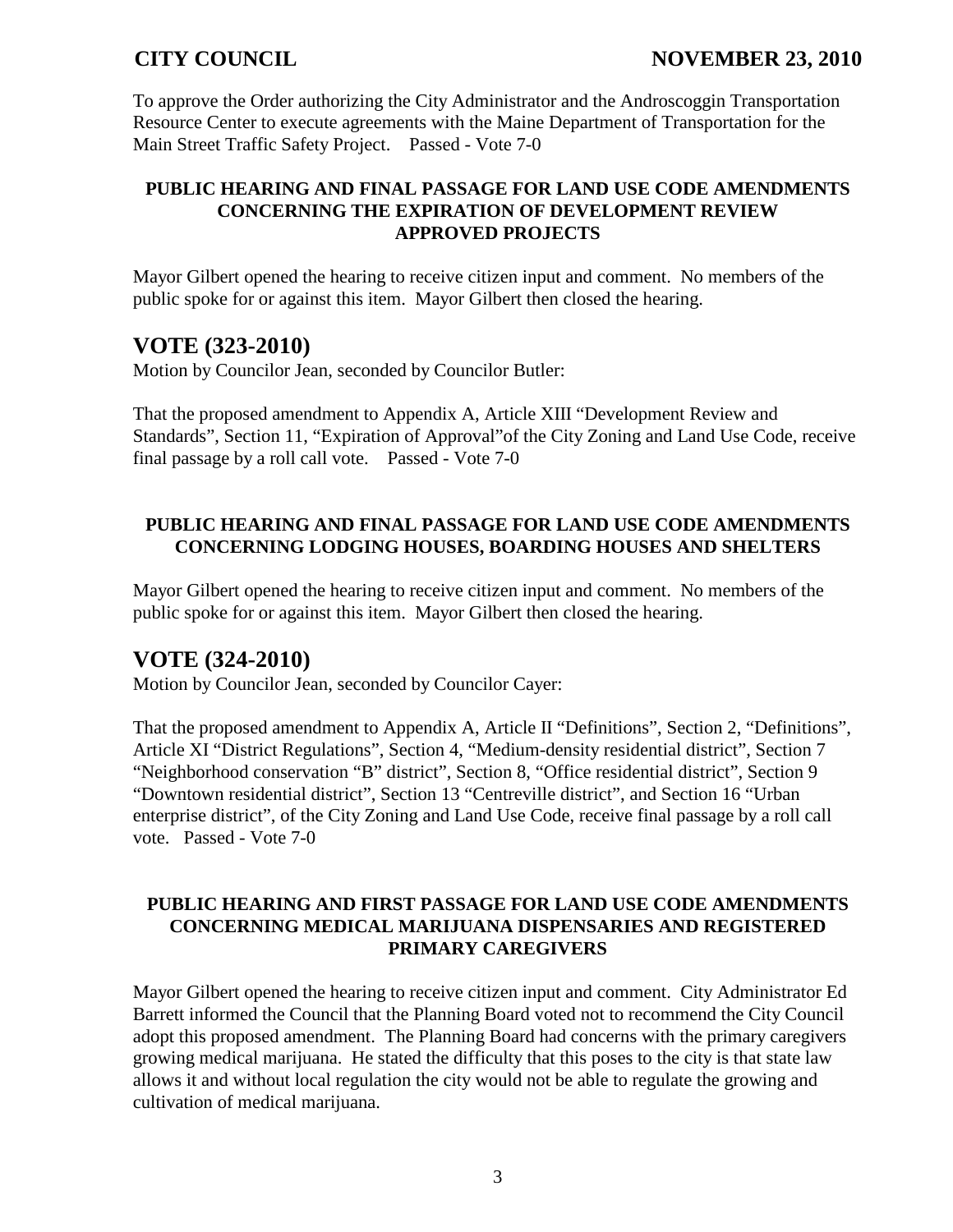Under the proposed ordinances registered primary caregivers engaged in the cultivation of medical marijuana for two to five patients would be permitted in the following districts: Highway Business, Office Service, Industrial, and the Urban Enterprise. State Law has no location requirements with respect to where primary caregivers can cultivate medical marijuana. Primary caregivers engaged in the cultivation of medical marijuana for two to five patients would be subject to licensing by the City Clerk and would have to meet certain fire safety, building and code rules. The cultivation of marijuana by a registered primary caregiver for two to five patients would not be allowed within 500 feet of the property line of a preexisting public or private school. This is not a requirement of State Law.

Councilor Cayer and Councilor Morgan voiced concerns about the ability to grow medical marijuana in large multi-family units.

Bruce Damon, a resident of Lewiston, stated that access to medical marijuana is available at a dispensary that is regulated and licensed by the State of Maine in Auburn so there should not be a need for primary caregivers to grow medical marijuana in Lewiston. Mr. Damon feels that if the ordinance would pass the message would be that Lewiston is promoting illegal activity.

City Attorney Marty Einstein explained the State Law recently approved by voters. After this Councilors and city staff had a brief question and answer period.

Jonathan Green of 20 Newman Street voiced his concerns that people are not informed about the new law. He stated that most patients do not have the ability to grow their own medical marijuana and that they need primary caregivers to provide them with an affordable medical marijuana option. Mayor Gilbert closed the hearing.

# **VOTE (325-2010)**

Motion by Councilor Butler, seconded by Councilor Jean:

That the proposed amendment to Appendix A, Article II "Definitions", Section 2, "Definitions", Article V "Administration and Enforcement", Section 3, "General provisions", Article XI "District Regulations", Section 12, "Highway business district", Section 14 "Office service", Section 15 "Industrial district", and Section 16 "Urban enterprise district", of the City Zoning and Land Use Code, receive first passage by a roll call vote and that the public hearing on said ordinance be continued to the next regular City Council meeting. Passed - Vote 7-0

## **PUBLIC HEARING AND FIRST PASSAGE FOR AN AMENDMENT TO THE BUSINESSES ORDINANCE REGARDING MEDICAL MARIJUANA DISTRIBUTION AND CULTIVATION**

Mayor Gilbert opened the hearing to receive citizen input and comment. No members of the public spoke for or against this item. Mayor Gilbert then closed the hearing.

# **VOTE (326-2010)**

Motion by Councilor Cayer, seconded by Councilor Jean: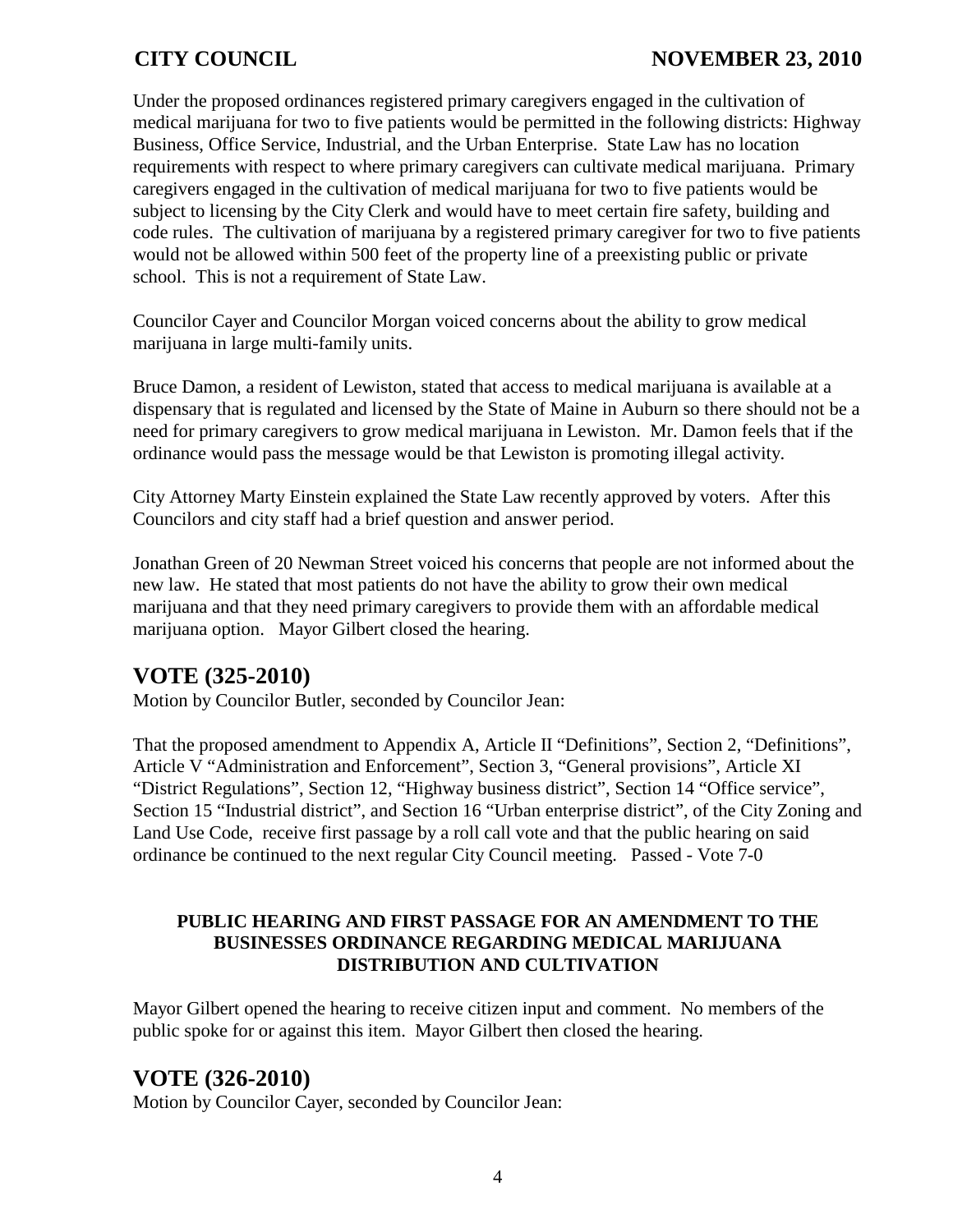That the proposed amendment to the City Code of Ordinances, Chapter 22 "Businesses", Article XV. "Medical Marijuana - Distribution and Cultivation", Sections 22-420 through 22-443, to create a new article regarding medical marijuana distribution and cultivation, receive first passage by a roll call vote and that the public hearing on said ordinance be continued to the next regular City Council meeting. Passed - Vote 7-0

### **AMENDMENTS TO THE PERSONNEL POLICIES CONCERNING HEALTH INSURANCE CAPS**

## **VOTE (327-2010)**

Motion by Councilor Cayer, seconded by Councilor Jean:

To approve the following proposed amendments to the Personnel Policies, Policy Manual Number 22:

### **Health Insurance Caps**

| %  | <del>01/01/07</del> | 1/10/2010 |
|----|---------------------|-----------|
| 10 | \$27.50             | \$36.60   |
| 11 | <del>30.25</del>    | 40.26     |
| 13 | <del>35.75</del>    | 47.58     |
| 16 | 44.OO               | 58.56     |
| 19 | 52.25               | 69.54     |
| 20 | <del>68.75</del>    | 91.51     |

Passed - Vote 7-0

## **AMENDMENTS TO THE PARKING FEES POLICY CONCERNING A MAJOR EMPLOYER PARKING FEE DISCOUNT PROGRAM**

## **VOTE (328-2010)**

Motion by Councilor Butler, seconded by Councilor Jean:

To approve the following proposed amendments to the Parking Fees Policy, Policy Manual Number 42:

## **Municipal Parking Facilities**

E. There shall be a five (5) year parking pass for any new parking facility. Such pass shall only be offered during the construction of the facility and prior to the opening of the facility. The pass shall cost \$1,900.00 and subject to the following: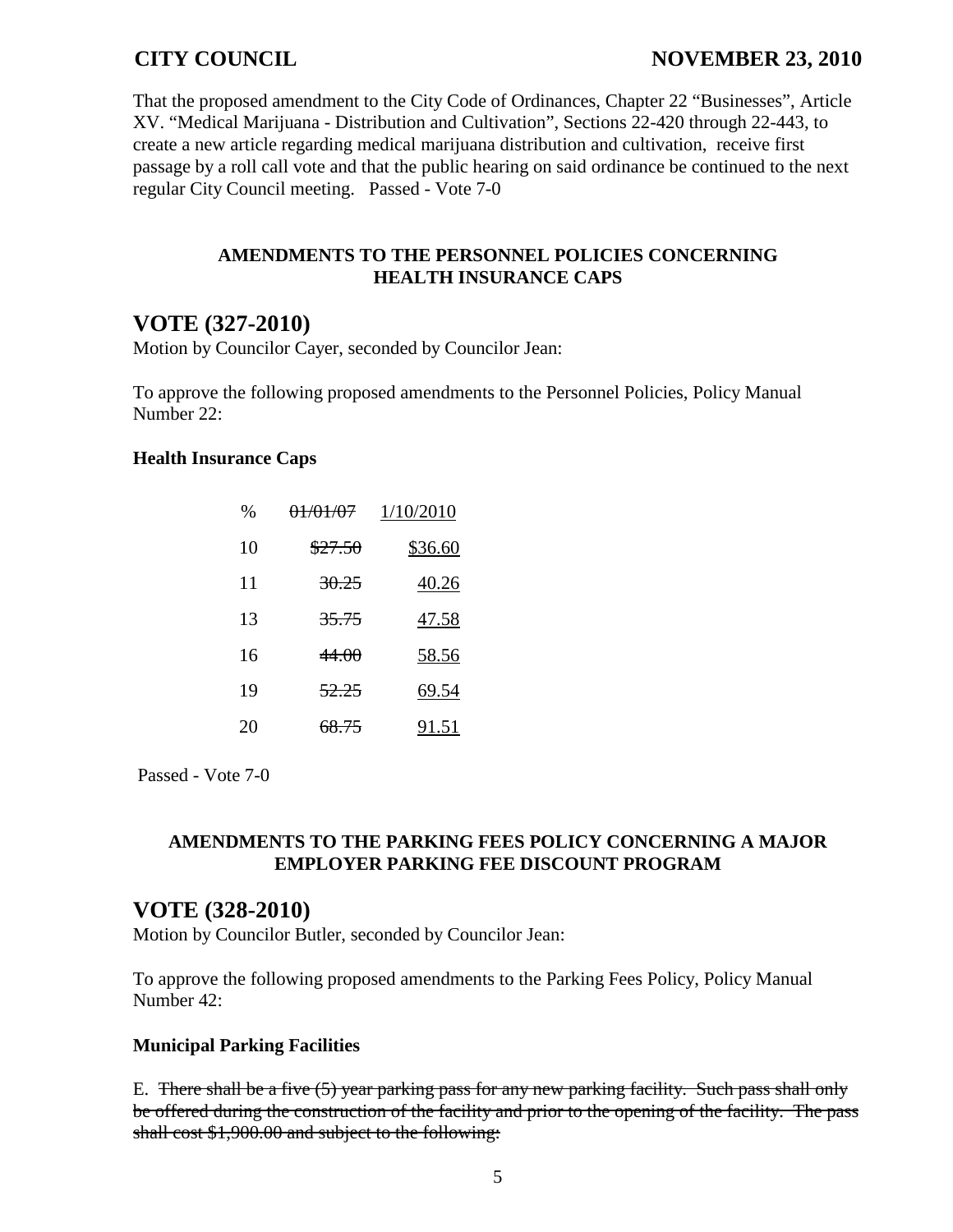- 1. \$540.00 at time of application
- 2. \$340.00 due annually on anniversary for the next four (4) years
- 3. Limited to 50% capacity and closes 30 to 60 days prior to opening of garage.

Major Employer Parking Fee Discount Program

A property tax paying company that purchases 50 or more parking passes may do so at a 10% discount off of the Yearly Parking Pass rate under the following conditions:

- 1. Passes are paid for with one lump sum annual payment made on or before July 15 of each fiscal year and equal to the number of passes being purchased multiplied by the discounted rate.
- 2. After provision of the passes by the City to the company purchasing the passes, it is the purchaser's responsibility to issue the parking passes to employees and administers their utilization.
- 3. No credit will be provided by the city for unused or underutilized passes.
- 4. This program cannot be combined with or be utilized in addition to any other parking discount program offered by the city.

NOTE: (Additions are underlined; deletions are struck-out.)

Passed - Vote 7-0

## **TRAFFIC SCHEDULE AMENDMENTS REGARDING PARKING PROHIBITED, PARKING TIME REGULATED AND ESTABLISHING THE ONE WAY PORTION OF BARTLETT STREET AS A SINGLE LANE STREET**

Nola Downing, owner of Additions N' Subtractions which is located at 19 Bartlett Street and Sgt. David Chick of the Lewiston Police Department explained to the council why the request was made for the traffic schedule changes.

## **VOTE (329-2010)**

Motion by Councilor Cayer, seconded by Councilor Jean:

To approve the following proposed amendment to the Traffic Schedule for Bartlett Street:

#### **Section 11 – Single Lane Street**

BARTLETT STREET Bartlett Street southerly from Oak/Sabattus Street merging to a single lane of travel continuing until flaring back to double lanes after the intersection crossing over College Street.

**Section 17 - Parking Prohibited Odd Numbered - Winter**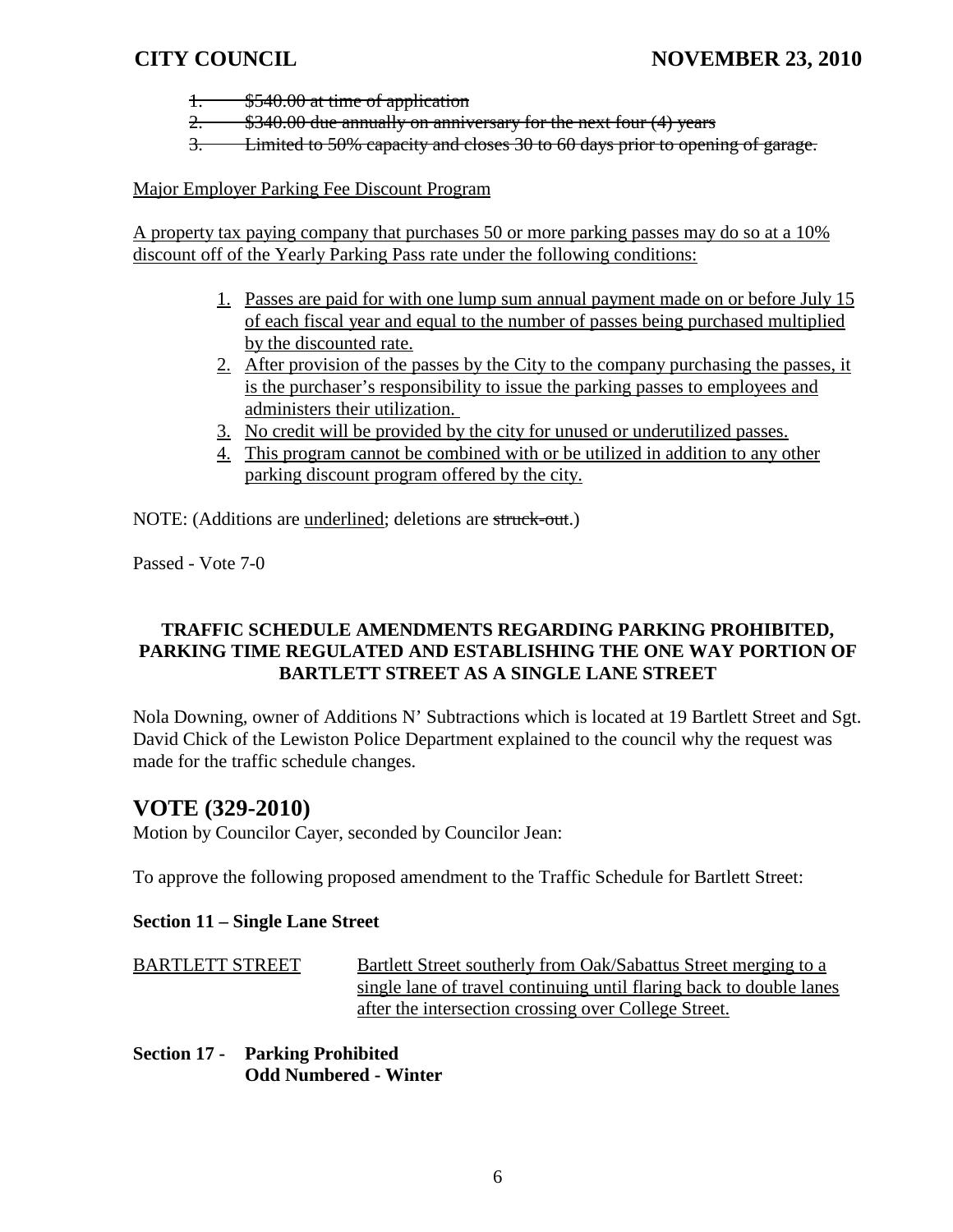BARTLETT STREET Entire length excluding the section between Oak Street & College Street, and the section between Birch Street & Willow Street.

**Section 27 - Parking Time Regulated, Monday Through Friday, 1 Hour, 9:00 am to 6:00 pm**

BARTLETT STREET Odd numbered side, westerly side, beginning at a point 115' southerly of the southwesterly corner of Bartlett Street & Oak/Sabattus Street, and extending southerly on Bartlett Street to a point 25' northerly of the northwesterly corner of Bartlett Street & College Street (approximate spaces suitable for parking 6 vehicles).

NOTE: (Additions are underlined; deletions are struck-out.)

Passed - Vote 7-0

### **TRAFFIC SCHEDULE AMENDMENT TO ADD A LOADING ZONE ON CHAPEL STREET**

## **VOTE (330-2010)**

Motion by Councilor Morgan, seconded by Councilor Jean:

To approve the following amendment to the Traffic Schedule for Chapel Street to add a loading zone.

#### **Section 3 - Loading Zone**

CHAPEL STREET Even numbered side, west side, beginning at a point 55' from the northwest corner of Chapel Street and Main Street and extending northwesterly on Chapel Street a distance of 40' Monday-Friday 9:00 am to 6:00pm.

NOTE: (Additions are <u>underlined</u>; deletions are struck-out.)

Passed - Vote 7-0

#### **REPORTS AND UPDATE**

Mayor Gilbert mentioned the Twin Cities Holiday Celebration "Parade of Lights" is scheduled for November 29, 2010 at 6:00pm. The parade kicks off on Turner Street in Auburn and stops at Festival Plaza on Main Street for tree lighting and continues on to the Dufresne Plaza in Lewiston.

#### **OTHER BUSINESS**

No other business was presented at this time.